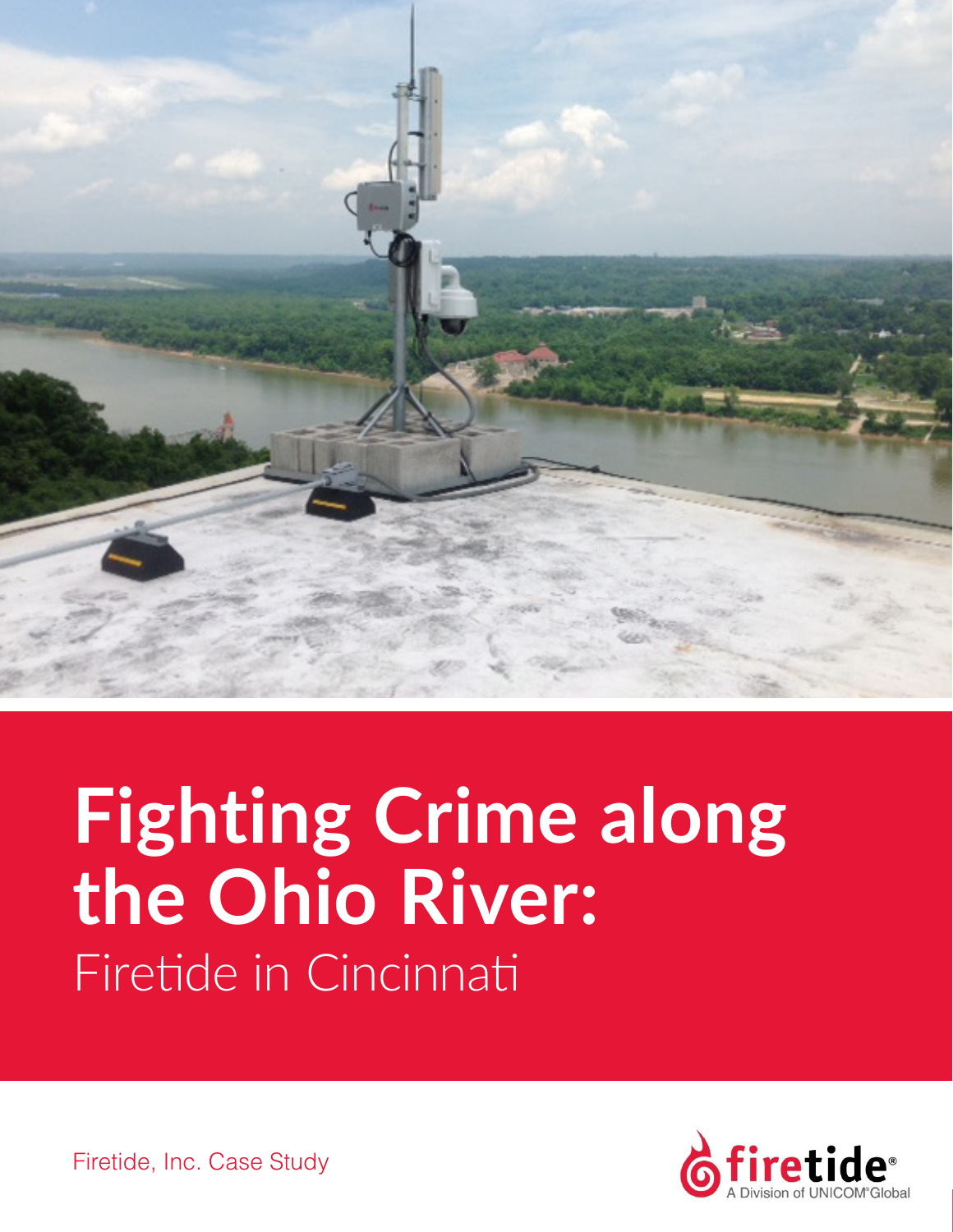



# **INDEX**

- Background **1**
- A strong network they can count on **1**
- Celebrations, sports and school: All watched by Firetide **2**
- Still resilient today **2**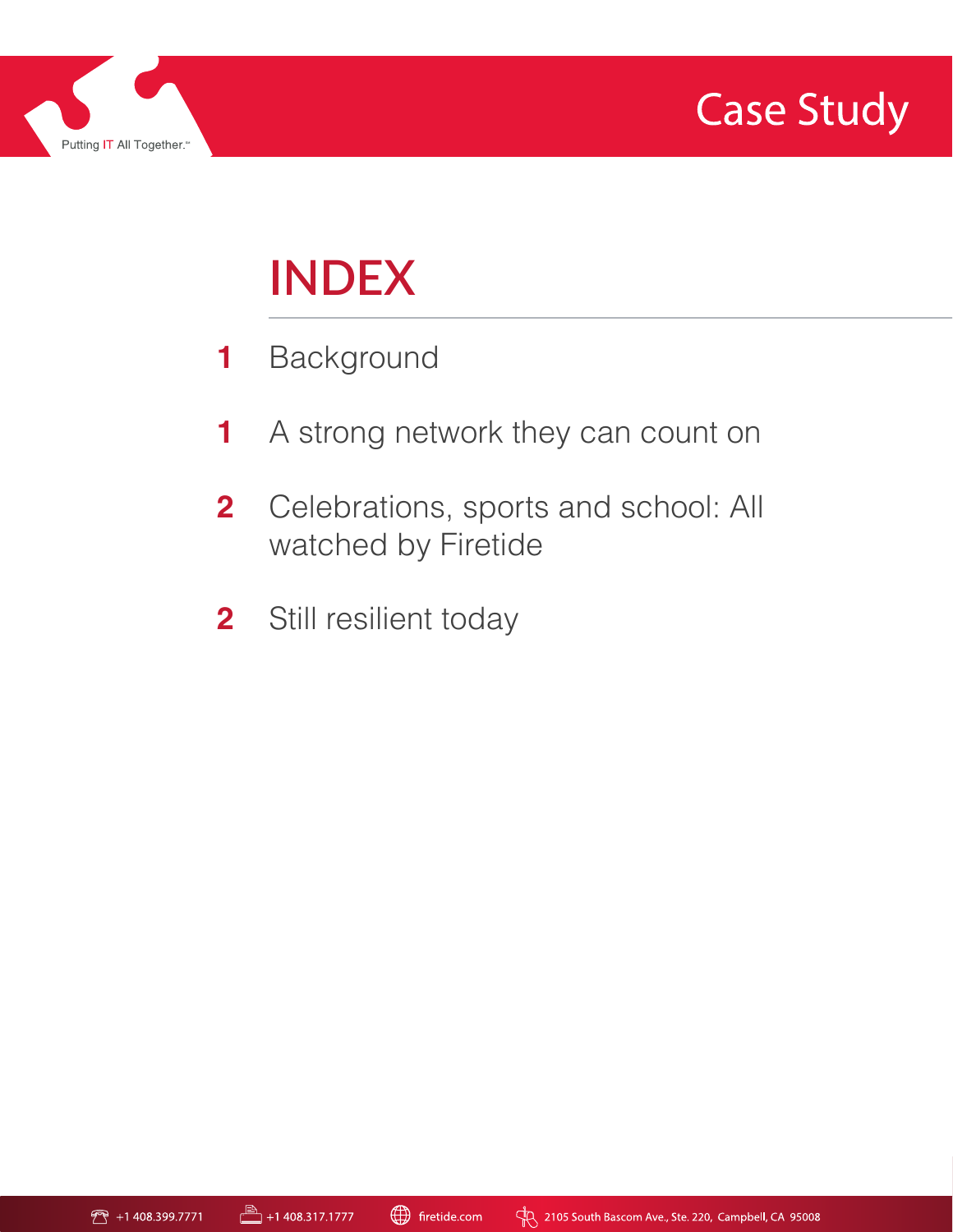

## Background

Putting IT All Together.<sup>®</sup>

In 2008, the police department of Cincinnati, Ohio, needed a new way to conduct surveillance in the city in order to ensure safety of its citizens. Around that time, the department implemented new license plate reader technology, but it wanted to expand its operations so that all of the new technologies could be utilized to their fullest potentials. In order to get the most out of their technologies and keep an eye in the sky, the department needed a solution that would provide police officers with the strongest network possible while funneling realtime video through to a main hub. Firetide was the answer.

#### A strong network they can count on



The Cincinnati Police Department needed a surveillance solution that would give them wireless line of sight. Department IT specialist Barry Whitton visited the city of Newark, New Jersey, to get a sense of how the law enforcement officials there utilized video cameras in their day-to-day operations. It was important for the Cincinnati PD to incorporate their findings into the strategy they would use to deploy and manage their video surveillance network.

That visit paid off, because Whitton was able to see how the police department from Newark implemented their video strategy and bring back ideas to Cincinnati. In 2008, with funding from Target's Safe Cities program, the department installed eight cameras strung out from one aggregation point – four cameras in two different directions – along a corridor near a Target store. They achieved this with the Firetide 6000 series network augmentation product, hooking into the city's existing fiber network where possible.

"It was a success," Whitton said. "We were able to bring back video, and from there we moved on into other neighborhoods, kind of branching out, finding different locations where we could aggregate and hop on the city's fiber."

Fighting Crime along the Ohio River: Firetide in Cincinnati  $|1$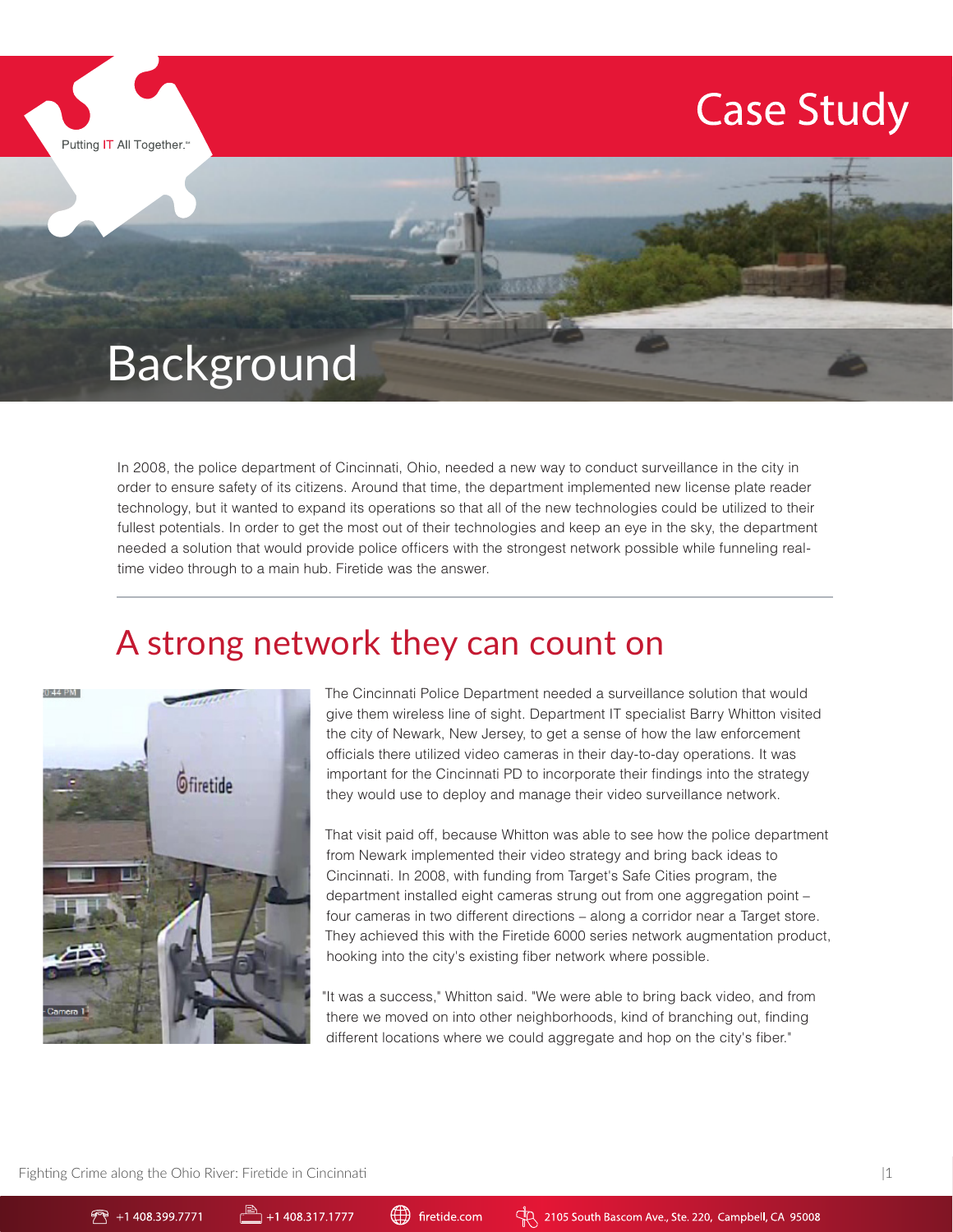

Putting IT All Together.<sup>®</sup>

They continued augmenting the network by utilizing the Firetide technology to connect the cameras with the city's fiber. As the Cincinnati PD rolled out the video surveillance system, the department received grants to help pay for the new video surveillance system and to fund any maintenance it might require. Soon, however, the department will also be receiving capital from the city itself, because lawmakers have realized the value of these cameras and want to maintain the system.

In addition, the resilience of Firetide's nodes will save Cincinnati money in the long run. As of August 2015, even though some of the cameras themselves were beginning to need repair or replacement, only one node had failed mechanically out of a total of 180 around the city. This gives the city a good, cost-effective strategy for fighting crime and making detective work easier.



#### Celebrations, sports and school: All watched by Firetide

Cincinnati sits on the banks of the Ohio River, and hundreds of thousands of people come out each year to celebrate holidays and participate in events like the Labor Day Fireworks, which normally sees over 500,000 attendees. In addition, annually, millions of people come out to watch their favorite Cincinnati sports teams – the Bengals for football and the Reds for baseball – play. The Cincinnati PD wanted to make sure the city's visitors and citizens have the support of law enforcement, and Firetide's network technology provided the resilience and capabilities required.

To ensure the safety of revelers and sports fans, as part of a separate banks project, Cincinnati PD installed a heavy concentration of cameras along the Ohio River near Great American Ball Park and Paul Brown Stadium. The department also implemented Firetide's MIMO technology around the University of Cincinnati, because there were quite a few cameras already in that area. Through a partnership with the university, Cincinnati PD installed those cameras some time ago – but they had a desire to connect that system with the main Firetide network throughout the city. The MIMO solution (which stands for multiple input, multiple output) allows for more cameras and higher bandwidth to travel through the network.

In addition, these cameras have been used by fire departments and emergency response teams during spills or building fires, and during the winter they're used to give information on which streets are impassable due to snow. All of these different capabilities contribute to making the city safer.

#### Still resilient today

Now, in 2015, utilizing the video surveillance system provided by Firetide, the police department is able to relay video to that central command point from many different places throughout the city's 77 square miles. So far,

Fighting Crime along the Ohio River: Firetide in Cincinnati  $|2 \rangle$ 

2105 South Bascom Ave., Ste. 220, Campbell, CA 95008